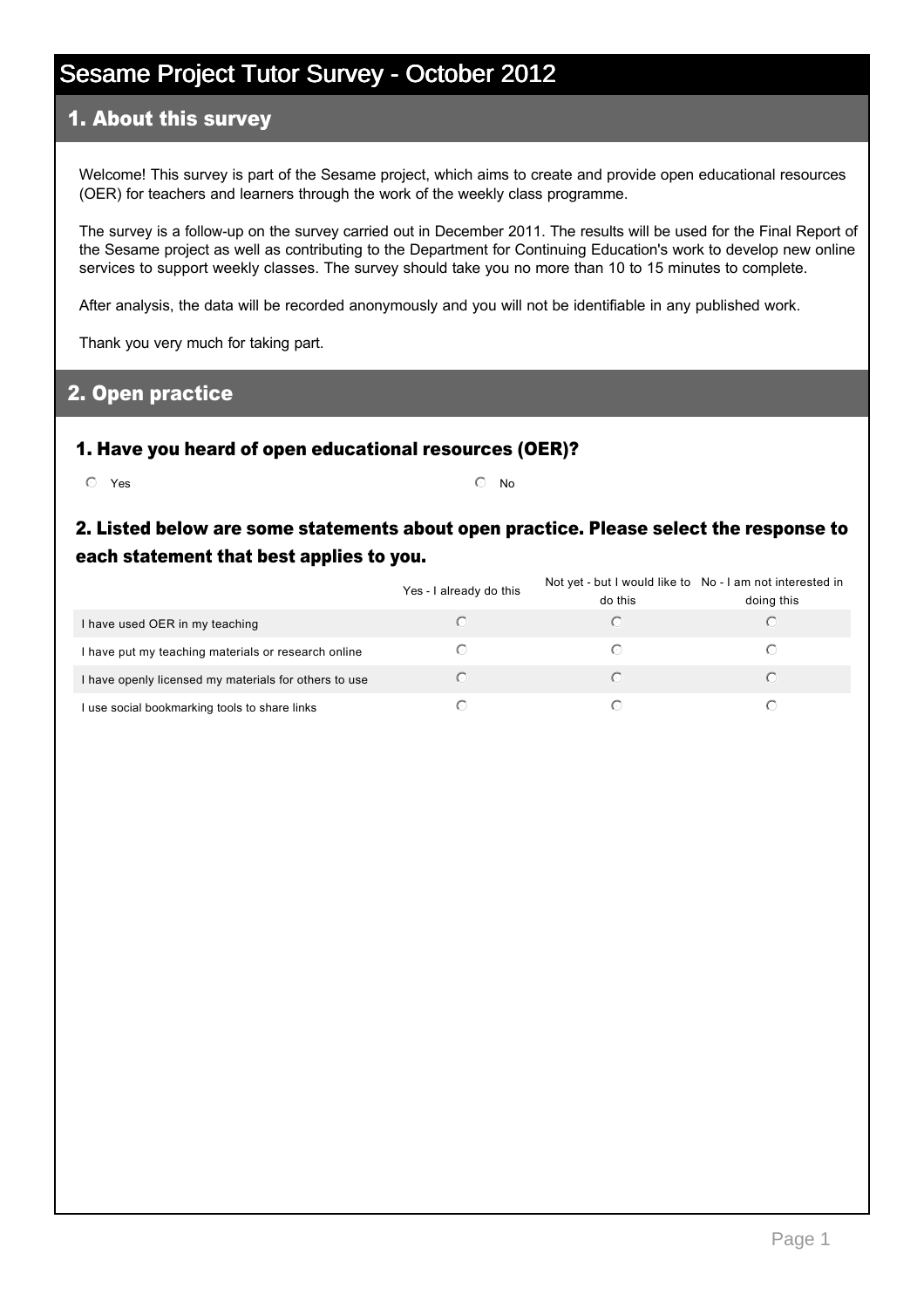# 3. Please indicate which of the following statements about online content you agree with. (Tick all that apply.)  $\Box$  I fully support the idea of open content and open educational resources

- $\Box$  With so much open content available there is no excuse not to use it
- $\Box$  Online content is not currently of much relevance to me or my students
- $\Box$  My students would benefit from online resources to support their learning
- $\Box$  With finances tight, there will be less willingness to share resources openly
- $\Box$  The University of Oxford should be making teaching materials available to the world
- $\Box$  In making resources freely and openly available unanticipated and exciting things can happen
- $\Box$  It worries me that once 'out there' you have no control over your resources
- $\Box$  There are no real incentives for individuals to get involved
- $\Box$  Teaching practices must change so that sharing and reuse becomes a habit
- $\Box$  Much of sharing is simply about publicity and marketing
- $\Box$  Content that is available for use free of charge is rarely of good quality
- $\Box$  The Department's mission to widen access to Oxford teaching and learning should continue online
- $\Box$  Making content openly available could prove detrimental to the quality of teaching in the long term
- $\Box$  It is useful to provide resources at a subject level as well as a course level

### 4. Please indicate how important each of the following benefits of producing OER is to you.

|                                                                                 | Very important | Important  | Not sure   | Not important |
|---------------------------------------------------------------------------------|----------------|------------|------------|---------------|
| My reputation is improved                                                       | $\bigcirc$     | $\odot$    | $\odot$    | $\bigcirc$    |
| The reputation of my course, department or institution<br>is enhanced           | $\bigcirc$     | $\bigcirc$ | $\odot$    | $\bigcirc$    |
| Develops my research activity or interests                                      | $\odot$        | $\circ$    | $\odot$    | $\odot$       |
| Opens my work to comment, review etc.                                           | $\circ$        | $\bigcirc$ | $\circ$    | $\odot$       |
| Increases my audience                                                           | $\bigcirc$     | $\bigcirc$ | $\odot$    | $\odot$       |
| Increases my use of resources                                                   | $\bigcirc$     | $\bigcirc$ | $\odot$    | $\bigcap$     |
| It is a good thing to do                                                        | $\odot$        | $\odot$    | $\odot$    | $\odot$       |
| It is good for my professional development                                      | $\bigcirc$     | $\bigcap$  | $\circ$    | $\bigcirc$    |
| The possibility of financial reward                                             | $\bigcirc$     | $\bigcirc$ | $\odot$    | $\odot$       |
| It will save me time and enable me to be more<br>effective                      | $\bigcirc$     | $\circ$    | $\circ$    | $\bigcirc$    |
| This is a more efficient way of working and will save<br>money                  | $\circ$        | $\circ$    | $\circ$    | $\bigcirc$    |
| Student learning will be improved                                               | $\bigcirc$     | $\bigcirc$ | $\odot$    | $\bigcap$     |
| I may make new connections or collaborations through<br>sharing                 | $\bigcirc$     | $\bigcirc$ | $\bigcirc$ | $\bigcirc$    |
| It associates me with University of Oxford-branded<br>portals, such as iTunes U | $\circ$        | $\circ$    | $\circ$    | $\circ$       |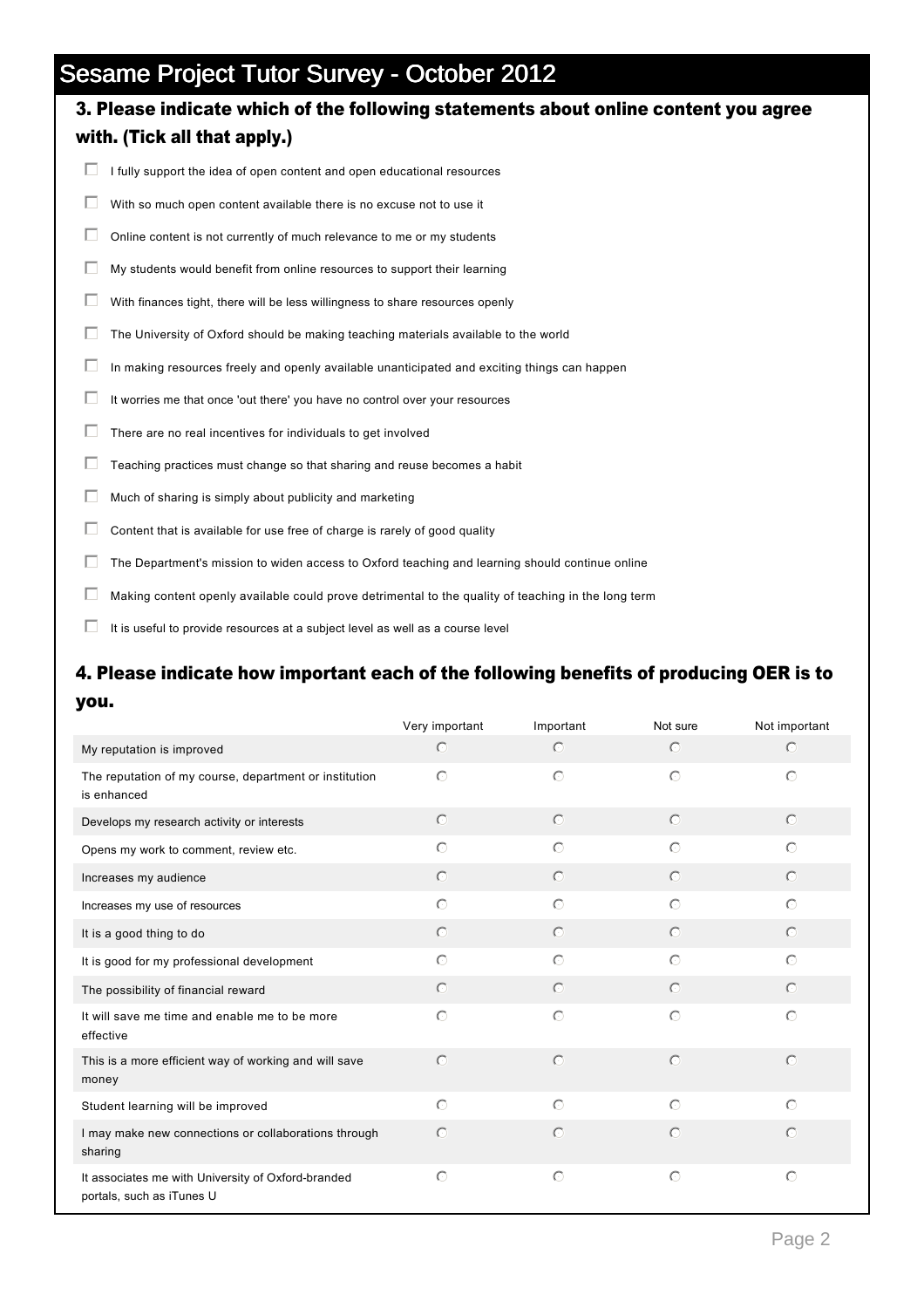## 5. How would you rate your knowledge and skills in the following areas?

|                                                                                                        | Extensive  | Sufficient | Limited    | None       |
|--------------------------------------------------------------------------------------------------------|------------|------------|------------|------------|
| Finding good quality learning resources on the internet                                                | $\bigcirc$ | $\bigcirc$ | $\bigcap$  | $\odot$    |
| Knowing which online material I have the right to use<br>in my teaching                                | $\bigcap$  | $\bigcirc$ | ∩          | $\odot$    |
| Understanding how I can use online resources                                                           | $\odot$    | $\circ$    | $\odot$    | $\odot$    |
| Identifying which resources I have the right to adapt                                                  | $\bigcirc$ | $\bigcirc$ | $\bigcirc$ | $\odot$    |
| Knowing how to correctly attribute use of online<br>resources                                          | ∩          | $\bigcirc$ | $\odot$    | $\bigcirc$ |
| Knowing how to create a podcast                                                                        | $\bigcirc$ | $\bigcirc$ | $\bigcap$  | $\bigcirc$ |
| Knowing how to create a video lecture                                                                  | $\bigcap$  | $\odot$    | $\odot$    | $\odot$    |
| Understanding the information to provide with an<br>online resource to make it easy for others to find | ∩          | $\bigcirc$ | $\bigcirc$ | $\bigcirc$ |
| Knowing how to openly license my resources                                                             | $\bigcirc$ | $\circ$    | $\bigcap$  | $\odot$    |
| Knowing how to upload my materials to the web using<br>the Department's system                         | $\bigcap$  | $\bigcirc$ | $\bigcap$  | $\bigcap$  |

## 3. About you

#### 6. What is your age?

| $\circ$ 24 or under | $\degree$ 35-44 | $\circ$ 55-64      |
|---------------------|-----------------|--------------------|
| $\circ$ 25-34       | $\circ$ 45-54   | $\circ$ 65 or over |

#### 7. How many years of HE-level teaching experience do you have?

| $\circ$ | Less than 2 years |            | $\circ$ 11-15      |
|---------|-------------------|------------|--------------------|
|         | $\circ$ 2-5       | $\bigcirc$ | 16-20              |
|         | $\circ$ 6-10      | $\circ$    | More than 20 years |

#### 8. For how many years have you taught weekly classes for the Department?

| $\circ$ This is my first year |   | $\circ$ 6-10       |
|-------------------------------|---|--------------------|
| $\circ$ 1-2                   |   | $\circ$ 11-15      |
| $\circ$ 3-5                   | O | More than 15 years |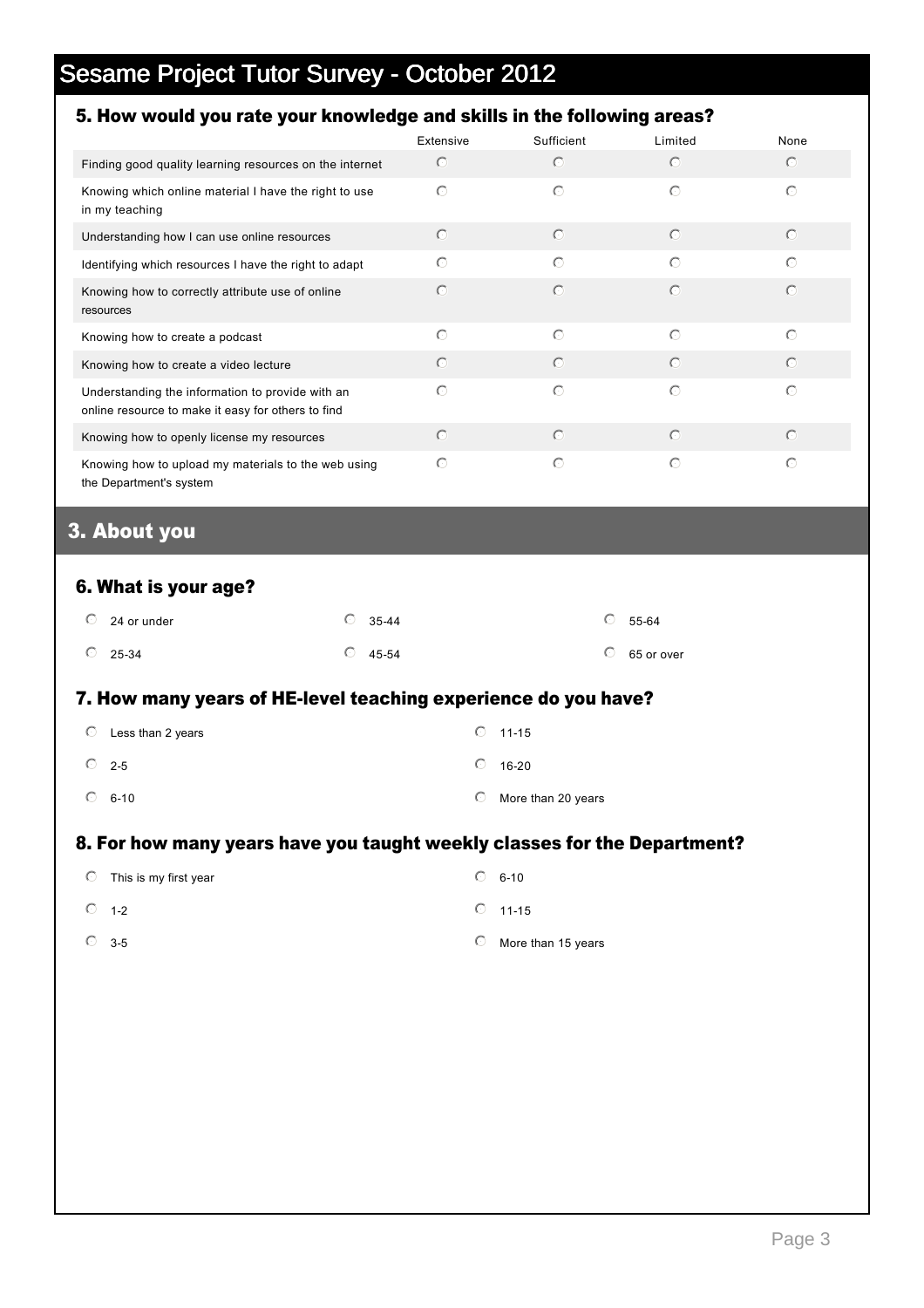| Ш | No, I only teach weekly classes for the Department                                   |                                                                                                                                      |
|---|--------------------------------------------------------------------------------------|--------------------------------------------------------------------------------------------------------------------------------------|
| ш |                                                                                      | Yes, I am also a sessional tutor for another Department for Continuing Education programme (e.g. a summer school)                    |
| П | Yes, I am also a sessional tutor elsewhere (e.g. an Open University Associate Tutor) |                                                                                                                                      |
| ш |                                                                                      | Yes, I also hold a substantive teaching post (such as a lectureship) either at the University of Oxford or at another HE institution |
|   | Other (please specify):                                                              |                                                                                                                                      |
|   |                                                                                      |                                                                                                                                      |
|   | 10. What subject(s) do you teach? (Tick all that apply.)                             |                                                                                                                                      |
|   | Archaeology                                                                          | Japanese                                                                                                                             |
|   | Architectural History                                                                | Language Studies                                                                                                                     |
| Ш | Astronomy                                                                            | Literature                                                                                                                           |
|   | <b>Biological Sciences</b>                                                           | Local and Social History                                                                                                             |
|   | Chinese                                                                              | <b>Mathematics</b>                                                                                                                   |
|   | Classics                                                                             | Modern Middle-Eastern Language Studies                                                                                               |
|   | <b>Combined Studies</b>                                                              | Music                                                                                                                                |
|   | Computing                                                                            | Philosophy                                                                                                                           |
|   | <b>Creative Writing</b>                                                              | <b>Physical Sciences</b>                                                                                                             |
|   | <b>Environmental Sciences</b>                                                        | Portuguese                                                                                                                           |
|   | <b>Film Studies</b>                                                                  | Psychology and Counselling                                                                                                           |
|   | French                                                                               | Religious Studies                                                                                                                    |
|   | Geology                                                                              | Russian                                                                                                                              |
|   | German                                                                               | Spanish                                                                                                                              |
|   | Greek (Modern)                                                                       | <b>Study Skills</b>                                                                                                                  |
| Ш | History                                                                              | Swedish                                                                                                                              |
| Ш | History of Art                                                                       | Theology                                                                                                                             |
|   | Italian                                                                              |                                                                                                                                      |
|   | Other (please specify):                                                              |                                                                                                                                      |
|   |                                                                                      |                                                                                                                                      |

The Sesame project began in October 2011 and has developed a range of resources to support the use of open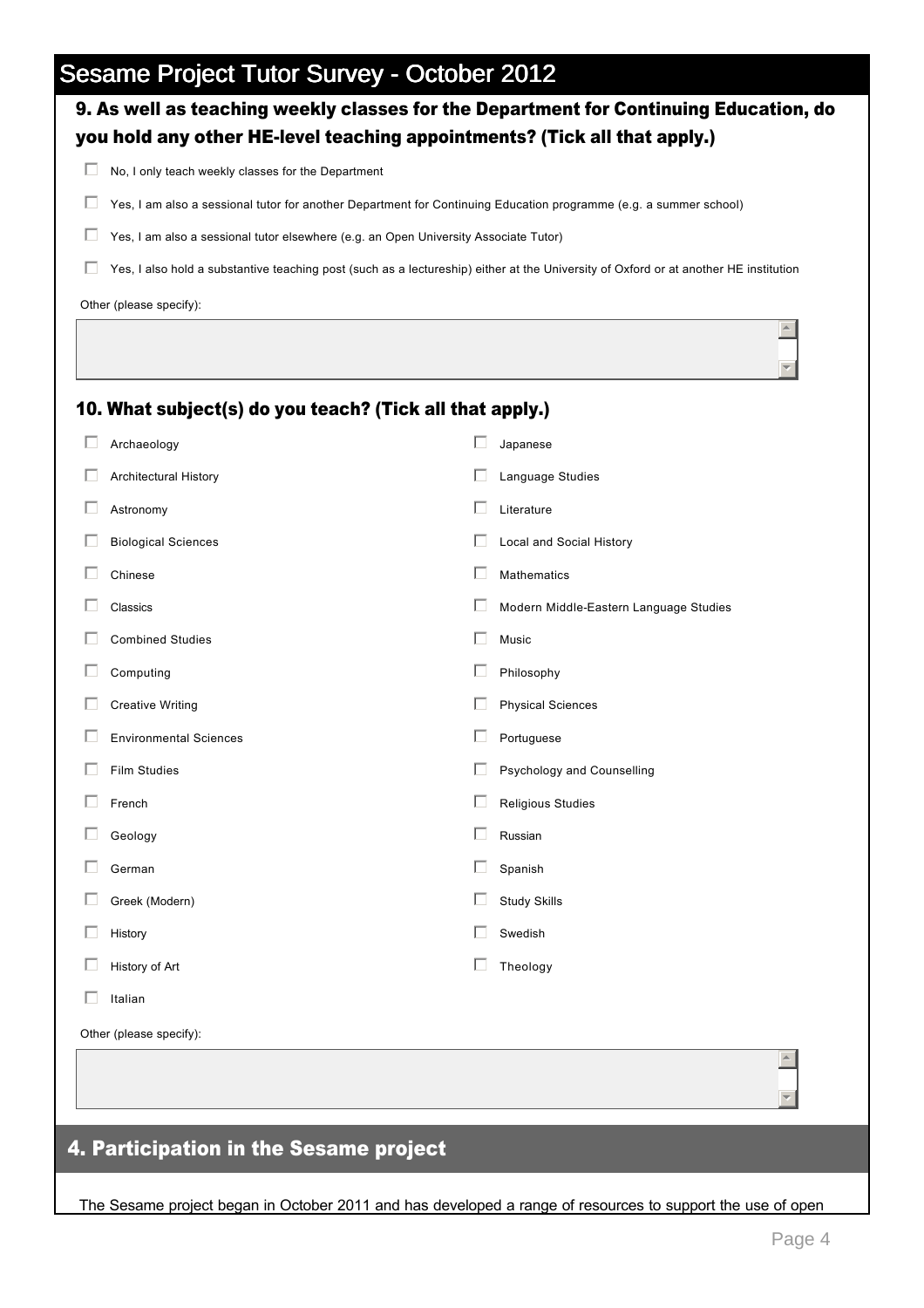educational resources (OER) in the weekly class programme. We would like to use this opportunity to seek your feedback on the impact the project has had on your teaching practice.

| 11. Please indicate which of the following Sesame project activities you took part in.<br>(Tick all that apply.) |
|------------------------------------------------------------------------------------------------------------------|
| heard about the Sesame project in a presentation at a staff development event<br>L.                              |
| attended a Sesame project training session<br>L.                                                                 |
| took part in a Sesame project focus group                                                                        |
| developed a subject collection                                                                                   |
| created a website for a weekly class I taught in 2011/12 academic year                                           |
| have requested a website for a weekly class I am teaching in 2012/13 academic year<br>ш                          |
| If you did not participate in the project, please let us know why:                                               |
|                                                                                                                  |
|                                                                                                                  |

If you did not participate in any Sesame project activities please skip the rest of this section.

#### 12. Did you discover any OER or other online resources, as a result of your participation in the Sesame project, that you would not otherwise have known about?

 $\overline{\textcircled{\small\textsf{N}}\textcircled{\small\textsf{N}}\textcircled{\small\textsf{N}}\textcircled{\small\textsf{N}}\textcircled{\small\textsf{N}}\textcircled{\small\textsf{N}}\textcircled{\small\textsf{N}}\textcircled{\small\textsf{N}}\textcircled{\small\textsf{N}}\textcircled{\small\textsf{N}}\textcircled{\small\textsf{N}}\textcircled{\small\textsf{N}}\textcircled{\small\textsf{N}}\textcircled{\small\textsf{N}}\textcircled{\small\textsf{N}}\textcircled{\small\textsf{N}}\textcircled{\small\textsf{N}}\textcircled{\small\textsf{N}}\$ 

## 13. Did the Sesame project enable you to increase your knowledge and skills in the following areas?

|                                                                                                        | Yes        | No         |
|--------------------------------------------------------------------------------------------------------|------------|------------|
| Finding good quality learning resources on the internet                                                | $\odot$    | $\circ$    |
| Knowing which online material I have the right to use<br>in my teaching                                | $\bigcirc$ | ⊙          |
| Understanding how I can use online resources                                                           | $\odot$    | $\circ$    |
| Identifying which resources I have the right to adapt                                                  | $\bigcirc$ | $\bigcirc$ |
| Knowing how to correctly attribute use of online<br>resources                                          | $\bigcirc$ | $\odot$    |
| Knowing how to create a podcast                                                                        | $\bigcirc$ | $\bigcirc$ |
| Knowing how to create a video lecture                                                                  | $\bigcirc$ | $\odot$    |
| Understanding the information to provide with an<br>online resource to make it easy for others to find | $\bigcirc$ | $\bigcirc$ |
| Knowing how to openly license my resources                                                             | $\bigcirc$ | $\bigcirc$ |
| Knowing how to upload my materials to the web using<br>the Department's system                         | $\bigcirc$ | $\bigcirc$ |

 $\vert \nabla \vert$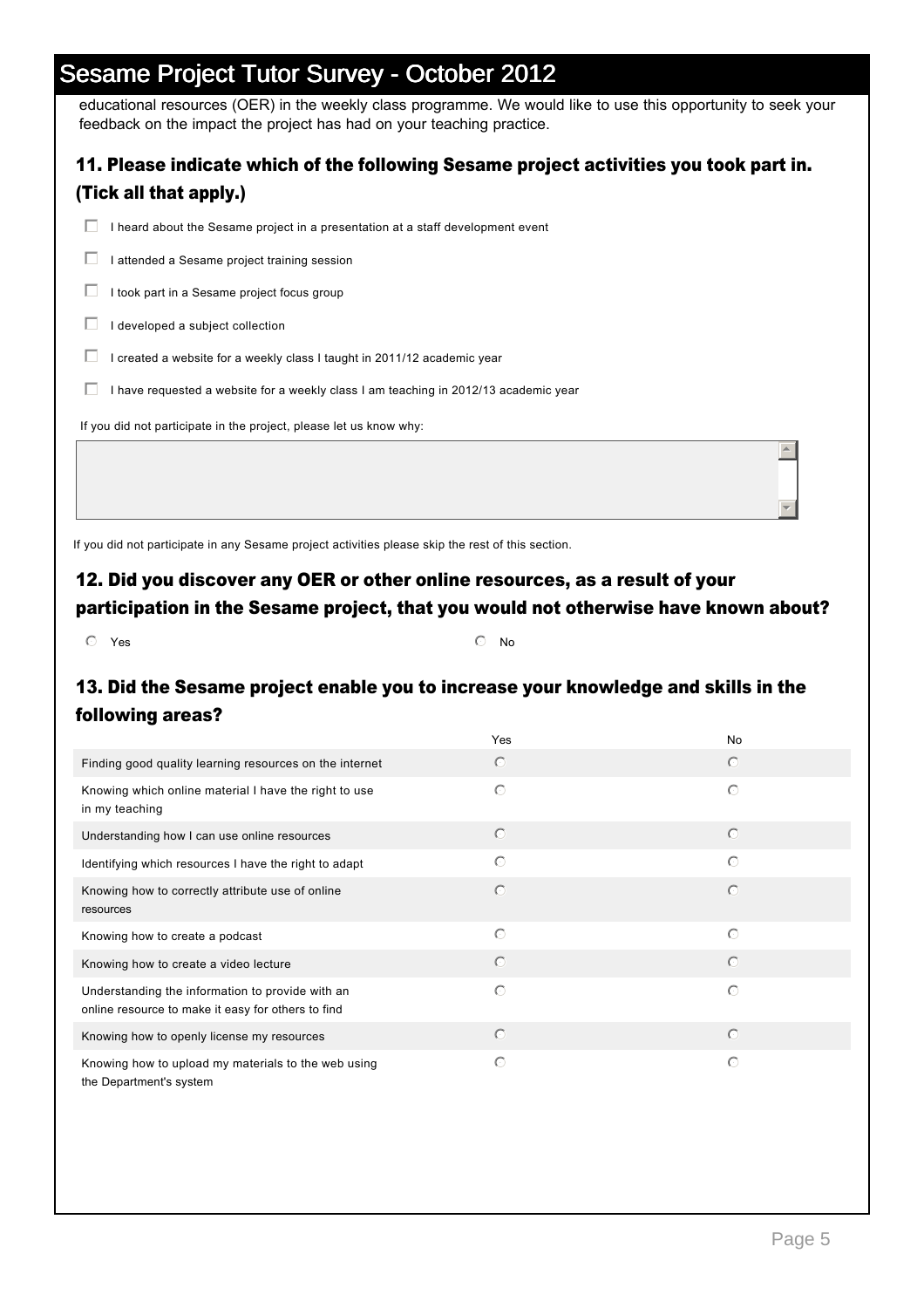|                                      | <b>Sesame Project Tutor Survey - October 2012</b>                    |                                                                                                     |  |
|--------------------------------------|----------------------------------------------------------------------|-----------------------------------------------------------------------------------------------------|--|
| <b>Sesame project?</b>               |                                                                      | 14. What was the most useful thing you learnt through your engagement with the                      |  |
|                                      |                                                                      |                                                                                                     |  |
|                                      |                                                                      |                                                                                                     |  |
|                                      | participation in the Sesame project in your teaching?                | 15. How have you used any new knowledge or skills that you developed through your                   |  |
|                                      |                                                                      |                                                                                                     |  |
|                                      |                                                                      |                                                                                                     |  |
|                                      | participation in the Sesame project? If yes, please provide details: | 16. Have your general views on using and producing OER changed as a result of your                  |  |
|                                      |                                                                      |                                                                                                     |  |
|                                      |                                                                      |                                                                                                     |  |
|                                      |                                                                      | 17. Please use the box below to provide any further comments you have about your                    |  |
| participation in the Sesame project. |                                                                      |                                                                                                     |  |
|                                      |                                                                      |                                                                                                     |  |
|                                      |                                                                      |                                                                                                     |  |
|                                      |                                                                      |                                                                                                     |  |
|                                      | 5. Future use of Open Educational Resources (OER)                    |                                                                                                     |  |
|                                      | 18. Do you plan to create and release OER in the future?             |                                                                                                     |  |
| $O$ Yes                              | $\bigcirc$<br>No                                                     | ⊙<br>Not sure                                                                                       |  |
|                                      |                                                                      | 19. Do you plan to use OER created by others in your teaching in the future?                        |  |
| $\circ$ Yes                          | ⊙<br><b>No</b>                                                       | ⊙<br>Not sure                                                                                       |  |
|                                      |                                                                      | 20. Is there any equipment you would like access to in order to help you create OER for             |  |
| $\circ$ Yes                          | $\circ$                                                              | the weekly classes you teach (for example a digital audio recorder or a video camera)?<br><b>No</b> |  |
| If yes, please provide details:      |                                                                      |                                                                                                     |  |
|                                      |                                                                      |                                                                                                     |  |